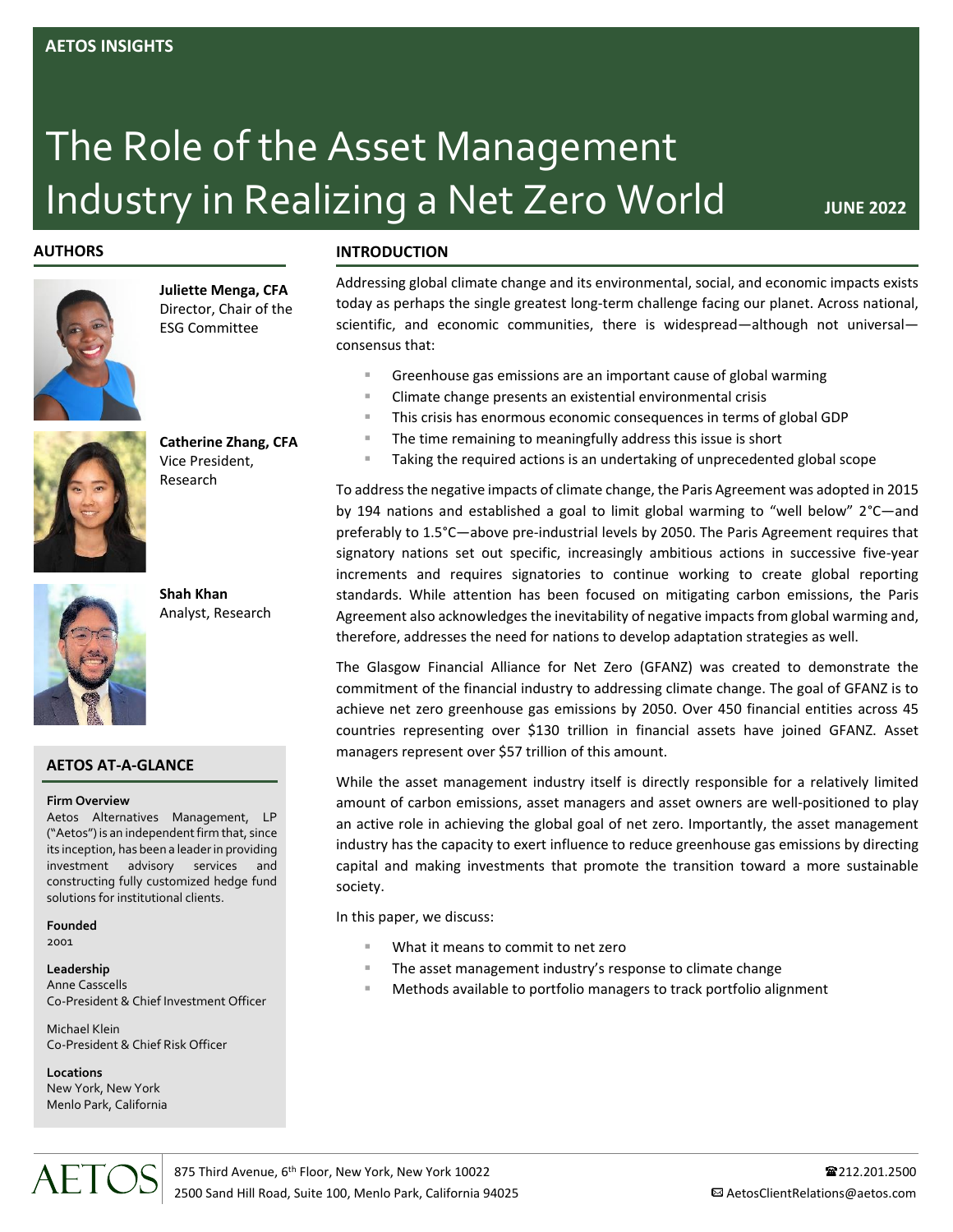#### **NET ZERO**

Net zero refers to reaching the state where no incremental greenhouse gases are added to the atmosphere. This state is achieved once the amount of global greenhouse gases produced equals the amount that is removed from the atmosphere such that the net effect is zero additional greenhouse gases released. This is an important step towards addressing climate change.

The Intergovernmental Panel on Climate Change (IPCC) published its latest report in April 2022, which states that greenhouse gas emissions must peak before 2025 at the latest and be reduced by 43% by 2030 and by 84% by 2050 (from 1990 levels). These reductions are required to limit global warming to 1.5°C in accordance with the Paris Agreement. At this level of increase, the stabilization of global temperature is predicated on achieving net zero in the early 2050s.

There are two overarching goals within a net zero target. The first goal is to bring human-caused emissions as close to zero as possible, through transitioning from heavily greenhouse gas-emitting sources of energy to more renewable sources. The second goal is greenhouse gas removal; this is particularly focused on CO2 removal and storage, bioenergy with carbon capture and storage, and removal in land-use sectors such as agriculture and forestry.

#### **GFANZ: THE FINANCIAL INDUSTRY'S COMMITMENT**

The Glasgow Financial Alliance for Net Zero ("GFANZ") is an umbrella organization for net zero commitments by the financial industry. It currently represents over 450 major financial institutions with over \$130 trillion in assets, and has seen explosive growth over the recent past (*Figure 1*).



#### *Figure 1: GFANZ Membership Growth*

AFTOS

GFANZ covers every segment of the financial sector, including banks, asset managers, asset owners, insurers, consultants, and service providers (*Figure 2*). To become members of GFANZ, financial institutions join one of seven net zero initiatives serving individual financial sub-sectors. Firms that join GFANZ must "use science-based guidelines to reach net zero emissions by 2050, cover all emissions scopes…and commit to transparency in reporting and accounting."

#### *Figure 2: GFANZ Member Organizations*



*Source: GFANZ*. G*reen shading denotes organizations discussed in more detail in this research piece.*

Two of the member organizations under the GFANZ umbrella which cater specifically to the asset management industry are the Net Zero Asset Managers initiative and the UN-convened Net-Zero Asset Owner Alliance (better known simply as "the Alliance"). While the overall goal of both organizations is similar, each initiative has its own governance structure and approach to supporting signatories. Investors can join more than one initiative, but certain initiatives may have a more specific focus.

Below, we explore these two asset management-focused member organizations in greater detail to help readers understand the initiatives that each group is undertaking.

#### *Net Zero Asset Managers ("NZAM")*

NZAM represents an international group of asset managers across investment disciplines. The initiative was launched in December 2020 and has more than 220 signatories as of November 2021, representing over \$57 trillion in assets under management (AUM).

The initiative is managed by six regional investor networks: AIGCC in Asia, Ceres in North America, IGCC in Australia and New Zealand, IIGCC in Europe, and the global networks PRI and CDP. NZAM also collaborates with many other organizations, including other net zero initiatives. The goal is to provide asset managers access to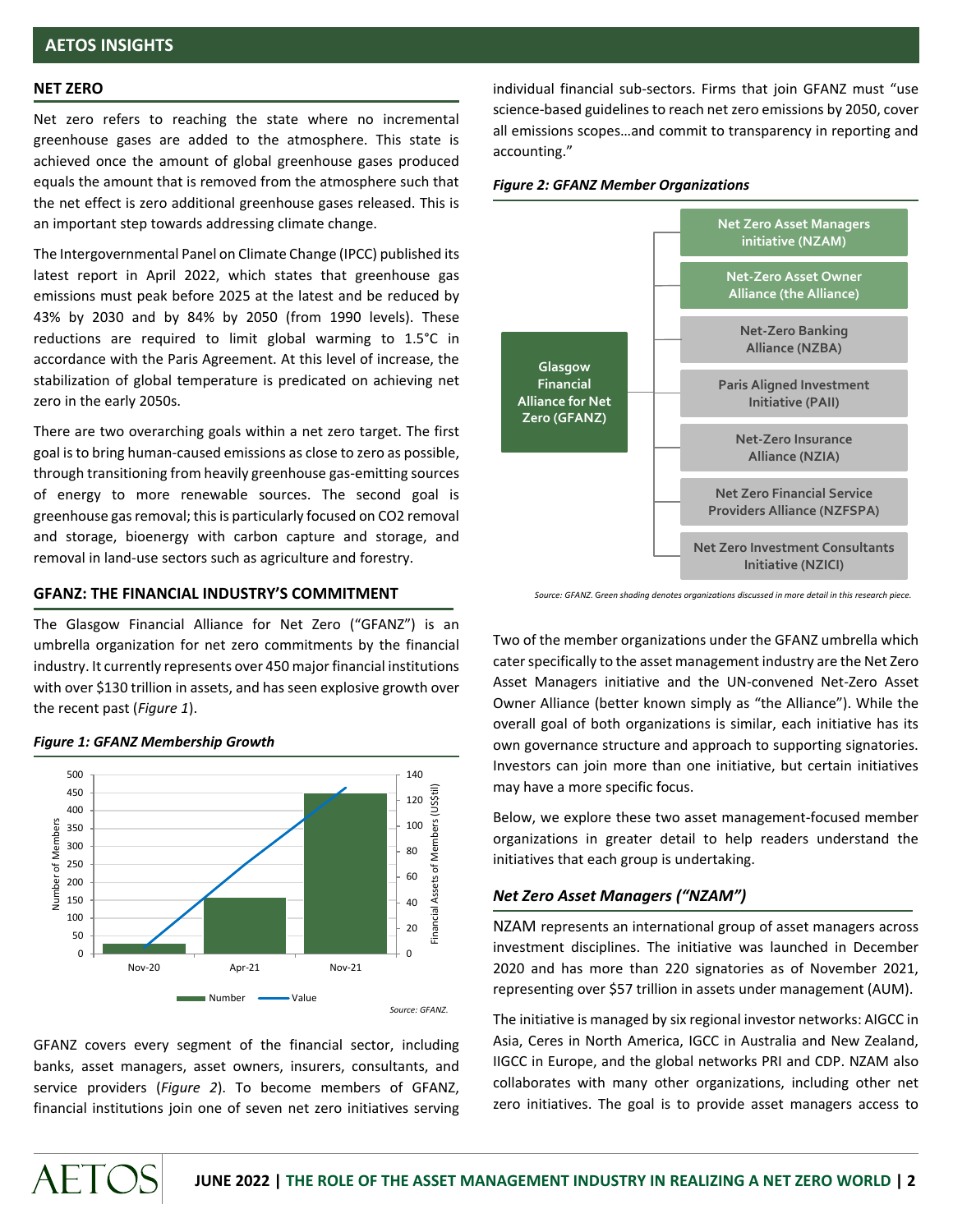resources that support their net zero goals, including best practices, approaches that are both robust and science-based, standardized methodologies, and improved data.

By becoming a signatory of NZAM, asset managers make a series of commitments with respect to their investment portfolios, which include the following:

- Provide clients with information and analytics on net zero investing and climate risk and opportunity
- Implement a stewardship and engagement strategy with a clear escalation and voting policy
- Engage with other participants within the broad investment industry, including rating agencies, auditors, exchanges, consultants and data and service providers to ensure they are providing data and information relevant to allow investors to assess and monitor the net zero status of their investments
- Assess and engage in relevant direct and indirect policy advocacy from a net zero lens
- Disclose annual climate action plans and methodologies employed to measure progress

Additionally, signatories may elect to designate all or just a portion of their assets to be managed in a net zero compliant manner and, with respect to these assets, managers make certain commitments regarding the investments they hold, outlined below:

- Set interim targets for 2030, consistent with a fair share of the 50% global reduction in CO2 identified as a requirement in the IPCC special report on global warming of 1.5°C
- Measure and report on their portfolios' carbon impact by identifying: (i) direct emissions from resources owned or controlled (scope 1); (ii) indirect emissions from the generation of purchased energy (scope 2) and where material (iii) all other emissions that occur in the value chain, including both upstream and downstream emissions (scope 3)
- Use offsets/invest in long-term carbon removal, particularly where there are no technologically or financially viable alternatives to reduce/eliminate emissions

Finally, signatories commit to publish TCFD disclosures, including an annual climate action plan, and submit them to the Investor Agenda via its partner organizations for review. This ensures that the approach applied is based on a robust methodology, consistent with the UN Race to Zero criteria, and action is being taken in line with their commitments.

The key benefit of NZAM is that it provides a framework for signatories to follow. This allows firms to clearly align themselves with net zero goals that can be replicated across an investor's entire portfolio. However, a notable challenge of the current standards is that the relatively lax minimum requirements can allow "lowcommitment" managers to remain signatories. Managers only need to initially commit to aligning a portion of their portfolio with net zero goals.

Our analysis of an initial group of signatories that joined NZAM in December 2020 shows that 35% of the AUM they are responsible for are being managed in line with net zero. Not surprisingly, smaller asset managers and those specializing in sustainable investment were initially able to disclose a higher percentage of AUM in line with net zero goals. This development will be important to monitor through regular diligence as the industry and initiatives evolve.

## *Net-Zero Asset Owner Alliance ("the Alliance")*

The Alliance was started in 2019 by a group of pension funds and insurance companies. It is convened by the United Nations Environment Programme Finance Initiative and the UN-backed Principles for Responsible Investment (PRI).

As of November 2021, there are currently sixty-one institutional investors that represent over \$10 trillion in AUM in the Alliance. The group places heavy emphasis on quantitative targets that are set every five years, with the most recent targets highlighted in their 2025 Alliance Target Setting Protocol. The commitments are similar to NZAM's in that the whole portfolio is targeted and clear guidelines are given on engagement and the types of companies with which to engage.

For example, members of the Alliance are asked to engage with 20 companies in their portfolio, with a focus on those that contribute the most emissions. Similarly, members of the Alliance are asked to set emissions reduction targets for the most material sectors and seek to improve the carbon efficiency of their overall portfolios. As markets develop, this group will continue to establish and refine sector and asset-class specific methodologies for measuring emissions reduction within portfolios.

### **NET ZERO-ALIGNED PORTFOLIOS IN PRACTICE**

To better understand the impact of businesses in signatories' portfolios, GFANZ encourages companies to report specific targets and metrics that allow external stakeholders to track progress in reducing emissions. Monitoring and analyzing such information provide asset managers with a valuable tool to measure their own net zero compliance.

Until recently, the primary ways asset managers and owners have sought to influence how companies manage climate risks and to assess their commitment to net zero alignment have been through engaging with companies and/or divesting from certain sectors. The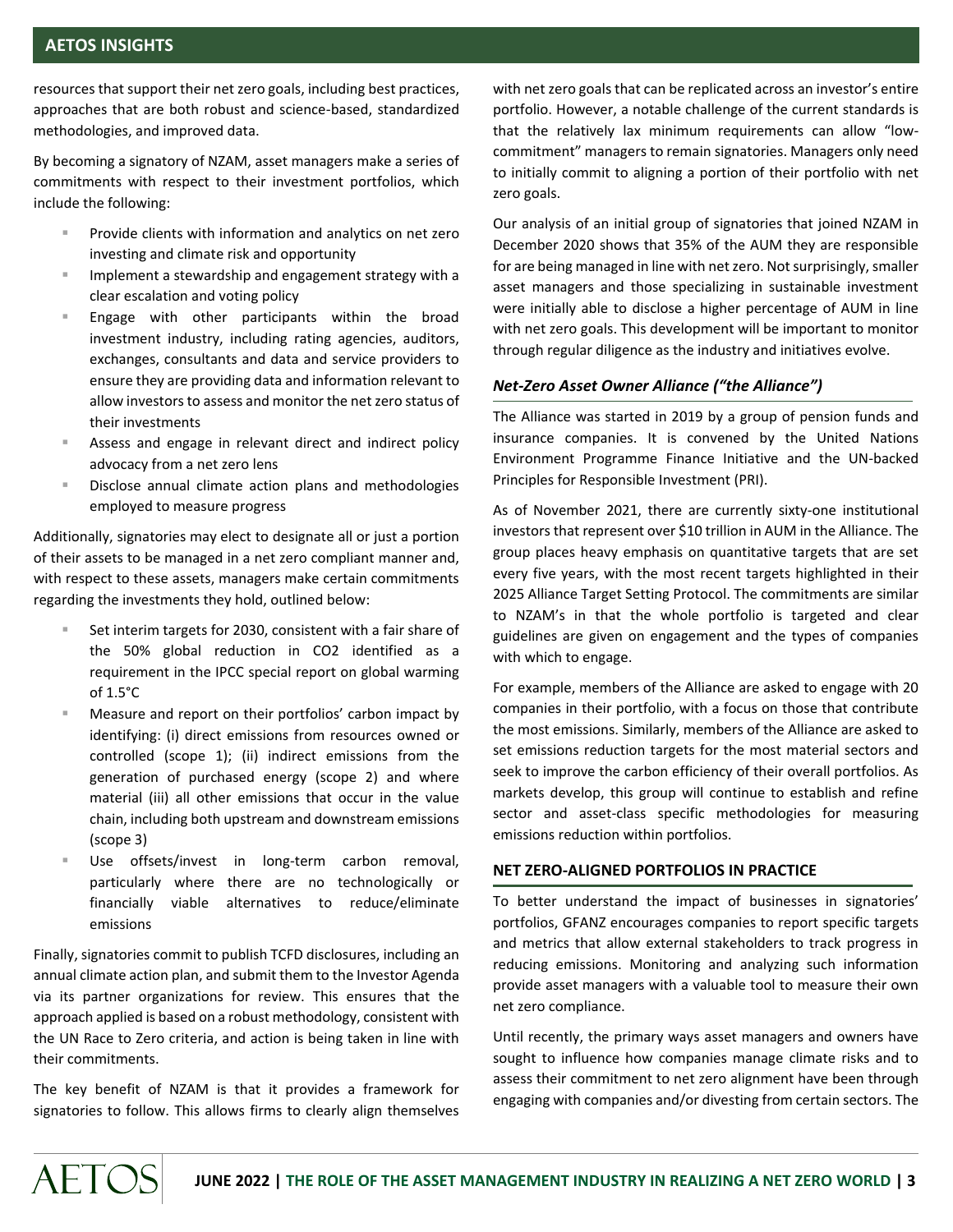GFANZ framework seeks to expand on this, requiring signatory asset managers to apply science-based approaches to setting goals and tracking emissions.

Below are three emerging methods used to calculate a portfolio's alignment with net zero, each with its own advantages and drawbacks. These methods are still evolving and encountering difficulties in getting consistent and comparable data from companies relating to emissions, particularly as there are multiple potential paths to achieve net zero and multiple—relatively long time horizons.

- **1. Calculate the percentage of the portfolio that is net zero aligned.** At a high level, this is the most basic method. A key positive for this approach is the ease of implementation. However, one flaw is that it does not actually track what the companies are doing to get to net zero—just that they have committed. Managers using this approach must also engage with companies to make sure they are on track for net zero. 1
- **2. Measure divergence from benchmarks.** Normative benchmarks (emissions pathways that describe what must be done to achieve a given warming target) are constructed from forward-looking, science-based climate scenarios; the emissions of invested companies are compared against them. Investors can attempt to measure deviations using emissions data. For example, over the next 10 years, global emissions will need to decrease at an annual rate of 7.6% to achieve an approximate 45% decrease in CO2 emissions by 2030 (an intermediate goal of the Paris Agreement required for the world to be on track to achieve net zero by 2050). Managers can then calculate the rate of decline in emissions in the portfolio to determine if it is in line with net zero expectations. One key concern regarding this approach is determining whether the rate of emissions is decelerating due to emissions reductions of the underlying companies or change in composition of the portfolio over time.
- **3. Calculate the Implied Temperature Rise (ITR) of the portfolio.** ITR extends the benchmark divergence approach by translating each company's benchmark alignment into a measure of the consequences in the form of a temperature score, which describes the most likely global warming outcome if the global economy were to exhibit the same level of emissions as the company in question. For example, a score of 2.5°C assigned to a given company indicates that it is exceeding its benchmark and that if

everyone exceeded their benchmark by a similar proportion, the world would end up with about 2.5°C of warming by the end of the century. One of the main issues with this strategy is that, while very ambitious, the current data and reporting available makes it difficult to arrive at a single number that is accurate. It is just as difficult to agree on what assumptions to use when determining the trajectory of emissions. For example, the IPCC's assessment of pathways to net zero incorporates over 900 different scenarios.

## **CONCLUDING THOUGHTS**

An important and immediate benefit of having net zero targets is that it lays the groundwork to build a scalable framework for collecting emissions information and analyzing this data, which, even if applied to a portion of the portfolio in the immediate term, could subsequently be replicated for the rest of a signatory's assets under management. This foot-in-the-door approach could later be leveraged to incentivize managers to further accelerate their portfolios' alignment with net zero principles (e.g., recognizing the highest achievers among NZAM signatories).

Active managers are particularly well positioned to pursue net zero in their portfolios, given that they are not constrained to own each company in a specific (non-ESG) index. This is especially true for hedge funds, which can short stocks and are otherwise benchmarkagnostic. This flexibility has allowed managers to incorporate a range of ESG factors to mitigate investment risk (e.g., avoiding investments in coal companies) and, to generate alpha (e.g., investments in energy transition themes).

A growing subset of these managers also have engaged with companies on a range of ESG concerns, including climate change. The promise of the net zero initiative is to move beyond these steps as companies provide more data to track emissions in order to develop a comprehensive picture of their portfolios, set emissions reduction goals, and accurately monitor progress towards those goals. Armed with this data, managers who become net zero signatories can make better investment decisions and have more meaningful engagements with companies in their universe.

<sup>&</sup>lt;sup>1</sup> A recent Morgan Stanley analysis of the companies in the S&P 500 and STOXX 600 estimates that roughly 20% of S&P 500 companies and 37% of companies in the STOXX 600 currently have some form of net zero target. Additionally, of the companies that have announced targets or committed to doing so, fewer than half have specifically stated targets of less than 2°C in line with the Paris Agreement. Within corporate credit, Morgan Stanley estimates that only 30% of the IG index and 12% of the HY index have a net zero pledge ("Net Zero Aligned Investing: How Potential Approaches Match Up Across Asset Classes" published June 28, 2021).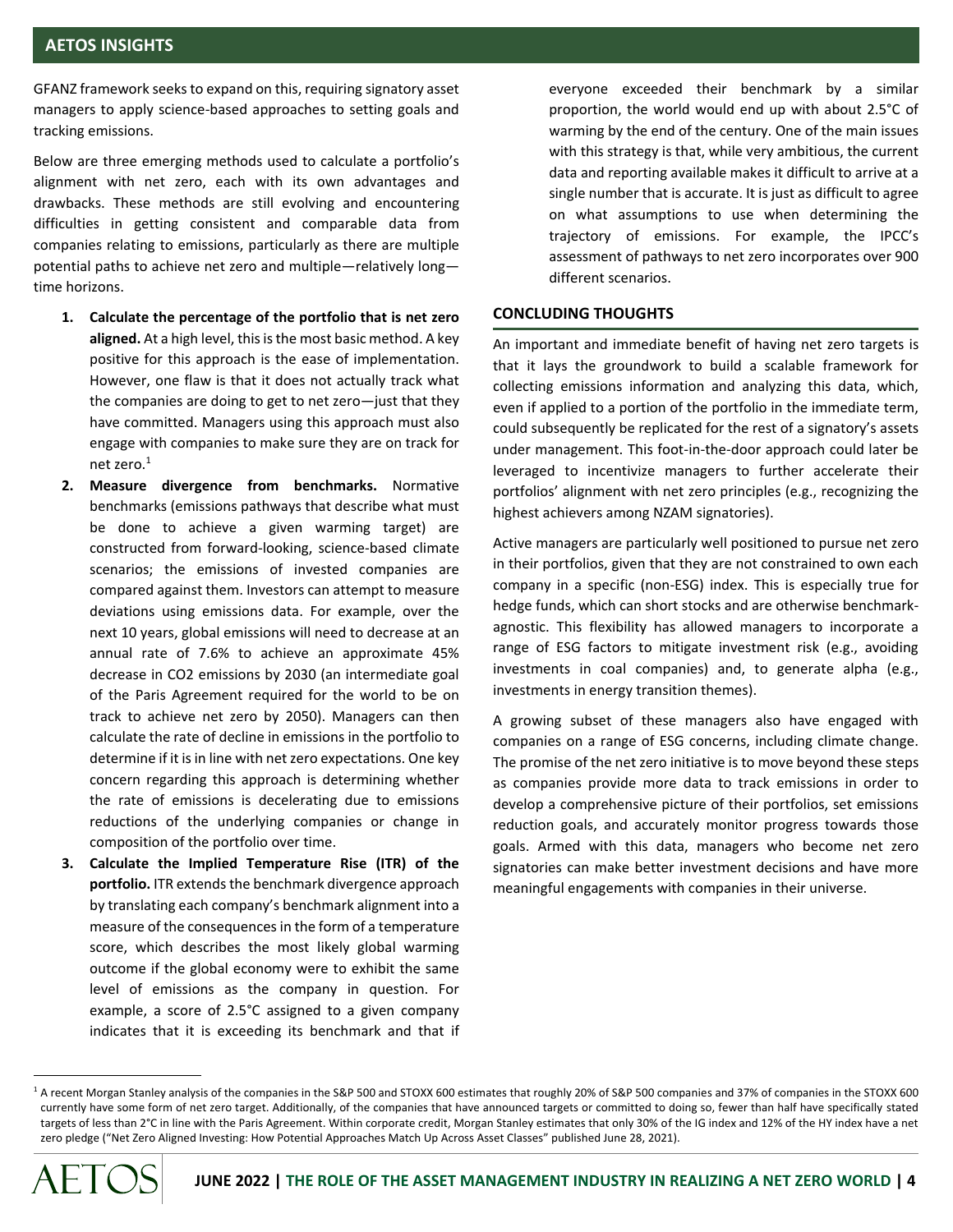## **APPENDIX 1: KEY TERMS**

- Intergovernmental Panel on Climate Change (IPCC): This was created in 1988 and currently has 195 member countries. The IPCC provides policymakers with scientific assessments on climate change, implications of climate change, future risks, and how to mitigate the effects. There are three working groups and a task force.
	- a. Working Group I: deals with the physical science of climate change
	- b. Working Group II: deals with the impacts of climate change, adaption, and our vulnerability
	- c. Working Group III: deals with how to mitigate climate change
	- d. Task Force: aims to develop a way to calculate and report greenhouse gas emissions and removal
- Paris Agreement: This was adopted in 2015 at COP 21 by 195 signatories (194 countries and the European Union), with the goal to limit global warming to below 2°C, and preferably to 1.5°C, above pre-industrial levels (i.e., 1850-1900). The Paris Agreement works in fiveyear increments so that every five years, signatory countries must submit increasingly ambitious climate actions. Countries are working together to create a global standard for how companies and countries around the world report on climate issues.
- **Scope 1 Emissions:** Scope 1 emissions cover direct emissions from resources that are owned or controlled by the company. For example, company vehicles would fall into this category.
- **Scope 2 Emissions:** Scope 2 emissions cover indirect emissions from the generation of purchased energy. Examples include purchased electricity, steam, heating and cooling consumed by the company.
- Scope 3 Emissions: Scope 3 emissions include all other indirect emissions that occur in a company's value chain, including both upstream and downstream emissions. For asset managers, this tends to primarily be the emissions financed by invested companies.
- Task Force on Climate-Related Financial Disclosures (TCFD): This was established by the Financial Stability Board to develop recommendations for more effective climate-related disclosures that would promote more informed investments, credit, and insurance underwriting decisions. TCFD's goal is to enable stakeholders to better understand the concentration of carbon-related assets in the financial sector and the financial system's exposure to climate-related risks. TCFD makes high-level recommendations for disclosure but does not mandate specific standards or metrics; in practice, companies can report using metrics defined by existing standards that are aligned with TCFD (e.g., GRI, CDP, SASB).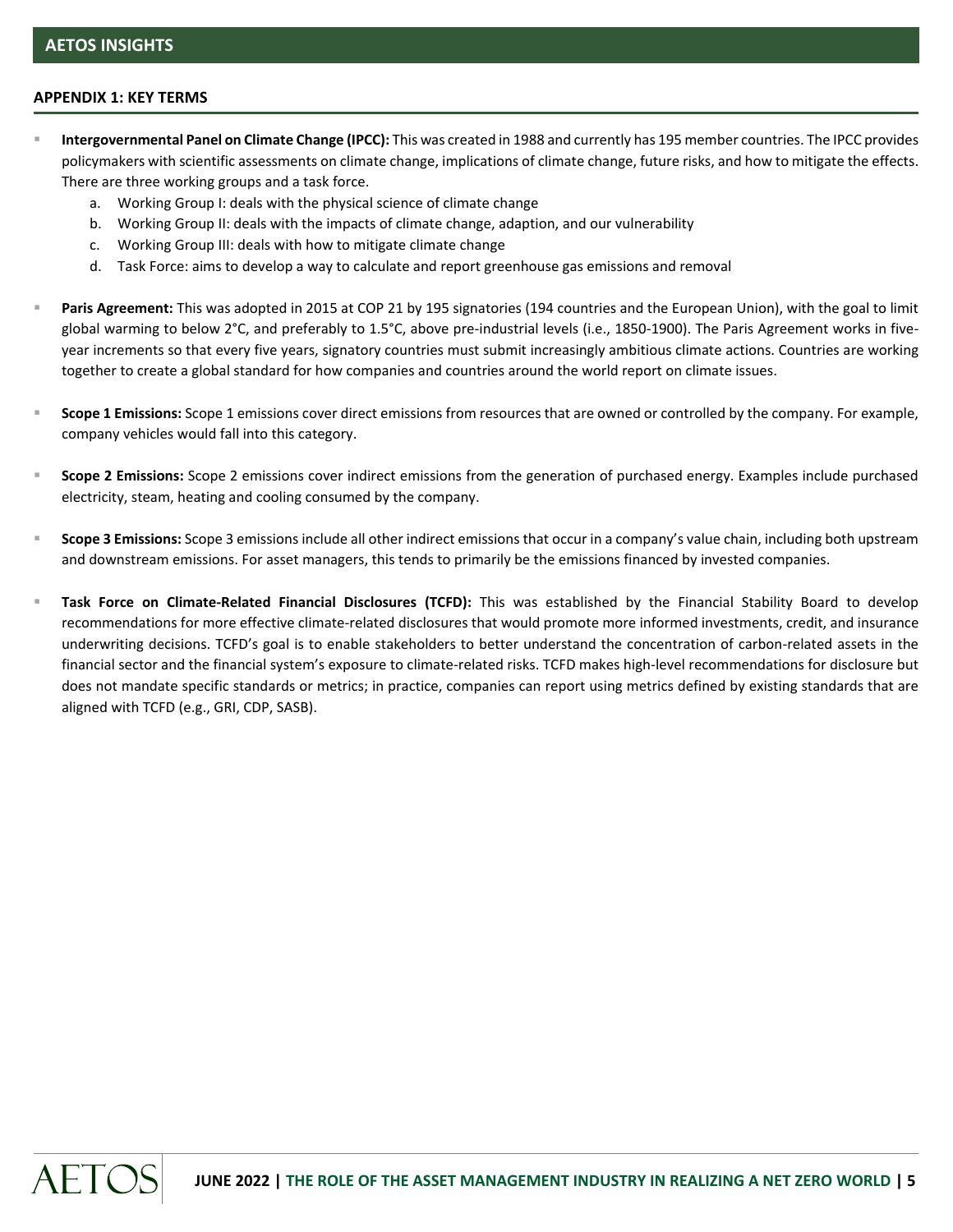### **APPENDIX 2: GFANZ MEMBER ORGANIZATIONS**

- Net Zero Asset Managers (NZAM): The Net Zero Asset Managers initiative is an international group of asset managers committed to supporting the goal of net zero greenhouse gas emissions by 2050. It aims to provide asset managers access to best practices, to approaches that are both robust and science-based, to standardized methodologies, and to improved data.
- Net-Zero Banking Alliance: The Net-Zero Banking Alliance works to reinforce, accelerate, and support the implementation of decarbonization strategies, providing an internationally coherent framework and guidelines in which to operate, supported by peer learning from pioneering banks.
- Paris Aligned Investment Initiative: The Paris Aligned Investment Initiative (PAII) is a collaborative investor-led global forum enabling investors to align their portfolios and activities to the goals of the Paris Agreement.
- Net-Zero Insurance Alliance: This organization brings together insurers and reinsurers who are committed to individually transitioning their underwriting portfolios to net zero greenhouse gas emissions by 2050.
- Net Zero Financial Service Providers Alliance: The NZFSPA brings together investment advisors, rating agencies, auditors, exchanges, index providers, ESG research and data providers, and proxy research providers. Members have committed to aligning all relevant services and products to achieving net zero greenhouse gas emissions by 2050, or sooner, and will develop a target-setting framework for how the services and products they offer will transform over time to support the transition to a net zero global economy.
- Net Zero Investment Consultants Initiative: The Net Zero Investment Consultants Initiative sets out nine actions that investment consultants will take to support the goal of global net zero greenhouse gas emissions by 2050 or sooner, in the context of legal and fiduciary duties and specific client mandates. The first action is integrating advice on net zero alignment into investment consulting services.
- **Net-Zero Asset Owner Alliance (the Alliance):** The Alliance is an international group of institutional investors delivering on a commitment to transition their investment portfolios to net zero greenhouse gas emissions by 2050.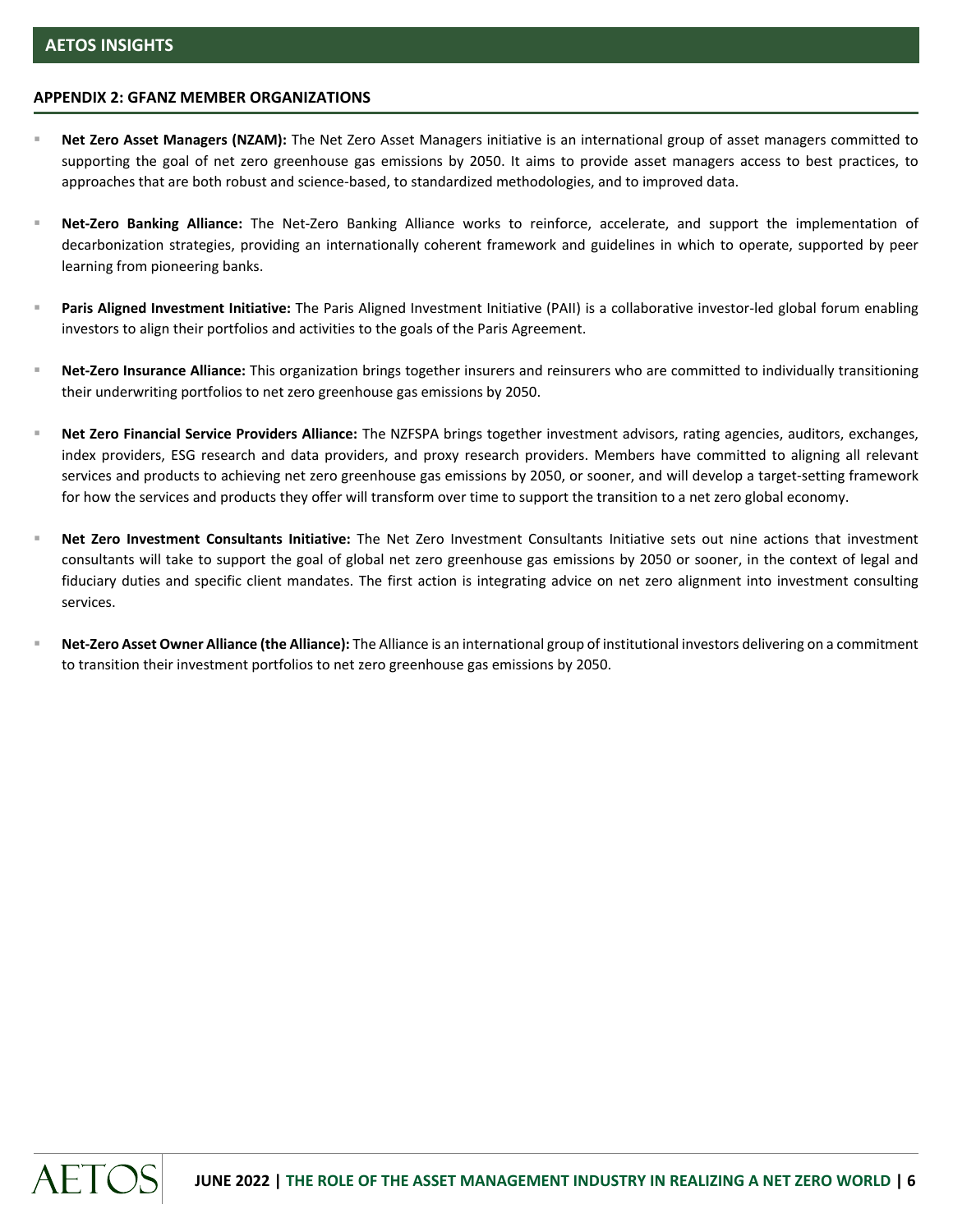#### **APPENDIX 3: NZAM MEMBER ORGANIZATIONS**



**Asia Investment Group on Climate Change (AIGCC):** This is an Asia-based body focused on raising awareness and encouraging action among Asia's asset owners and financial institutions. AIGCC provides investors with a forum to share best practices and collaborate on investment opportunities associated with climate change and low carbon investing.



**CDP (formerly the Carbon Disclosure Project):** This is a global non-profit that provides disclosure system for environmental reporting. The data is used by investors, companies, and governments to manage their environmental impacts.



**Ceres:** This is a US-based organization for North American investors, companies, and nonprofits to advance sustainable investment practices, engage with corporate leaders, and advocate for key policy and regulatory solutions to accelerate the transition to a net zero emissions economy.



**Institutional Investors Group on Climate Change (IIGCC):** This is the European body for investor collaboration on climate change. There are over 360 investor members, representing €50 trillion+ in assets. The group works with investors and policymakers to define best investment practices required to address climate change, in alignment with the goals of the Paris Agreement.



**Investor Group on Climate Change (IGCC):** This is an organization of Australian and New Zealand investors focused on the impact of climate change on investments.



**Principles for Responsible Investment (PRI):** This is an UN-supported network of investors that are working to promote sustainable investment through the incorporation of environmental, social, and governance factors in investment and ownership decisions.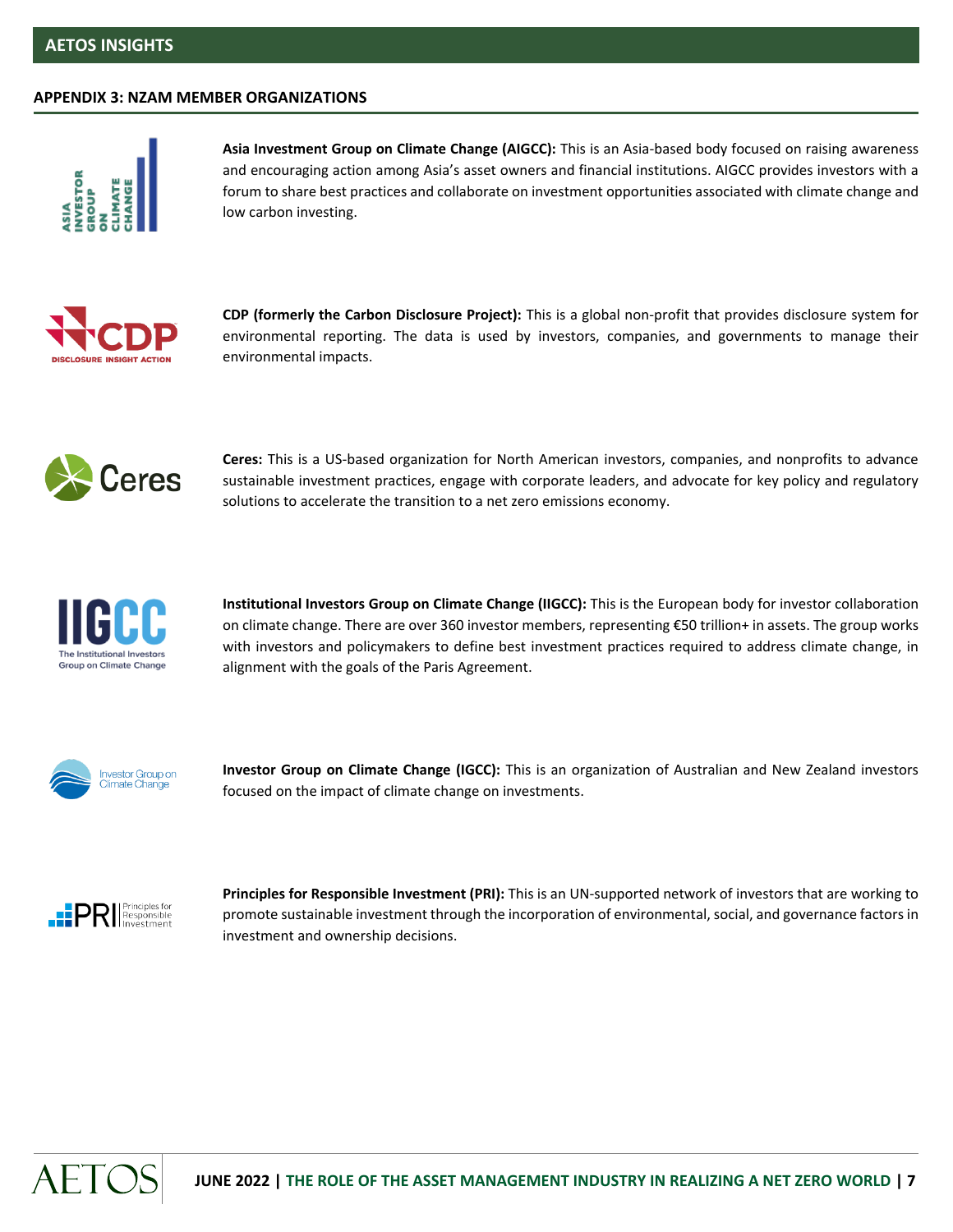## **APPENDIX 4: REPORTING FRAMEWORKS AND STANDARDS**

There are many organizations that are focused on developing frameworks and standards for managing climate risk; several standard-setting organizations build on the recommendations by the TCFD, which has developed a high-level framework to help companies disclosed climaterelated risks and opportunities.



*Source: TCFD.*

- **CDP (formerly the Carbon Disclosure Project**): This is a global non-profit that provides a disclosure system for environmental reporting. The data is used by investors, companies, and governments to manage their environmental impacts.
- Global Reporting Initiative (GRI): The Global Reporting Initiative is an independent organization that sets standards for sustainability reporting on economic, environmental, and social impacts.
- Sustainability Accounting Standards Board (SASB): SASB Standards identify the subset of environmental, social, and governance issues most relevant to financial performance in each of 77 industries.